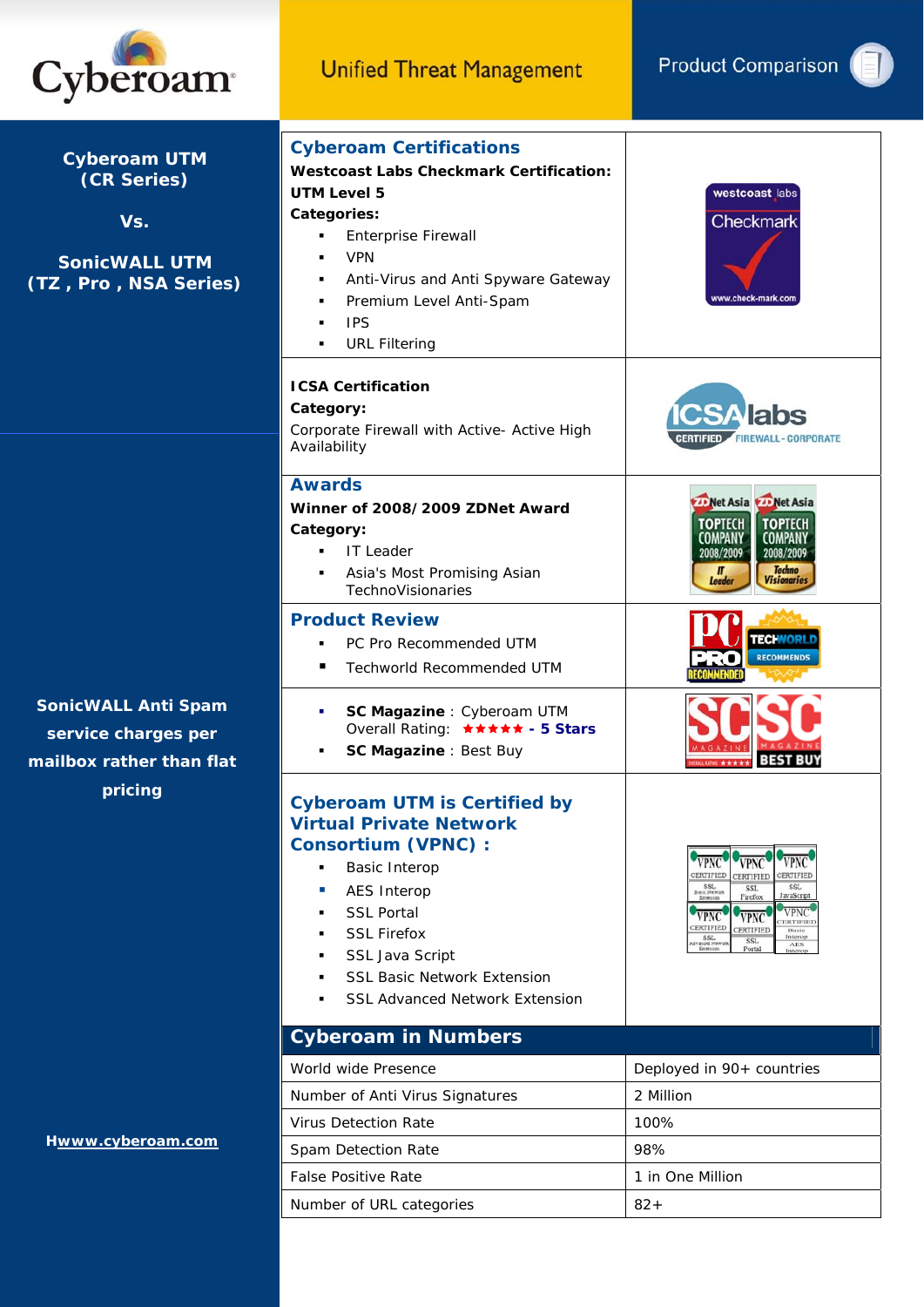

## **Cyberoam'***s* **Anti Virus vs. SonicWALL Anti Virus:**

Cyberoam has an OEM with Kaspersky Lab for Gateway Anti Virus, which is one of the industries leading Anti Virus Solution.

SonicWALL has a proprietary gateway anti virus engine.

In 2009, public test of different anti-virus vendors all out to see how they really compare took place.

While Kaspersky topped with 100%, SonicWALL was dragging its feet with 81% detection rate.



Cyberoam also has a User based Self Service Quarantine area for virus which SonicWALL does not have.

## **Cyberoam's Real-Time RPD™ Anti Spam Technology**

Cyberoam's RPD™ technology focuses on detecting recurrent message patterns in outbreaks. Message patterns are extracted from the message envelope, headers, and body. Patterns are extracted in real time from the message hashes being continuously sent to the detection centers.

Cyberoam has a User based Self Service Quarantine area, so that no business mails are lost to security.

### **Anti Spam Statistics**:

- 1. Cyberoam's Spam Detection Rate is industry's best: **98%**
- 2. Cyberoam's False Positive Rate is : **1 in 1 Million**

### **SonicWALL: Poor Anti SPAM**

The anti spam service being launched is now an admission by SonicWALL about the lack of Anti Spam features on its appliances.

The anti spam engine is still a combination of many engines such as Adversarial Bayesian, image inference analysis etc which have their limitations and should be now considered obsolete with respect to the RPD and IP reputation services being used in



**Toll Free Numbers** USA: +1-877-777-0368 | India: 1-800-301-00013 APAC/MEA: +1-877-777-0368 | Europe: +44-808-120-3958

giesLtd. AllRightsReserve



www.cyberoam.com | sales@cyberoam.com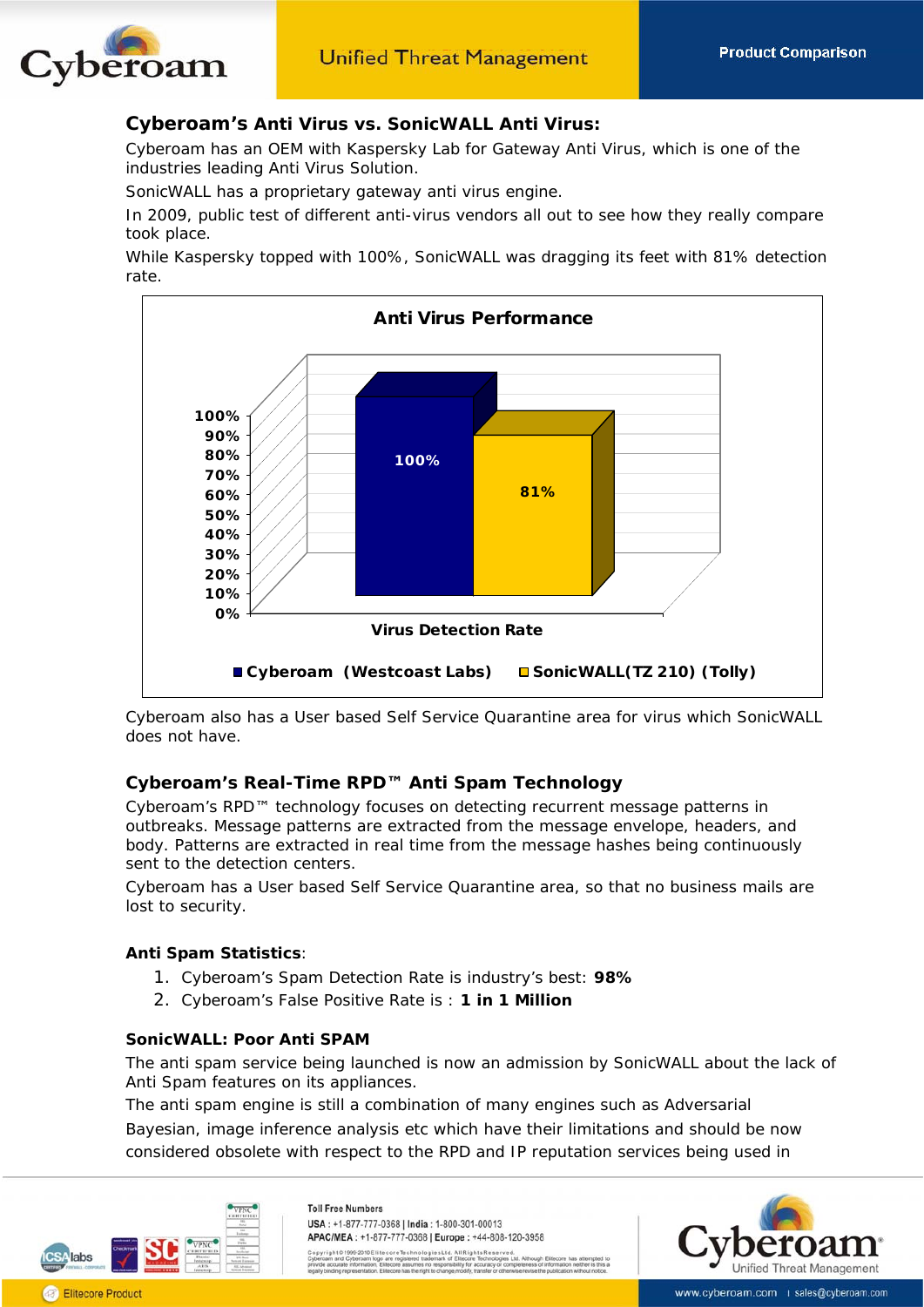

#### Cyberoam.

The worst thing about this Anti Spam service is that it is actually a service that is charged per mailbox rather than flat pricing that is the norm today.

Another fact to be considered is that the Anti Spam engines reside on the cloud rather than the appliance and most of the processing is done on the network, so appliance is just a medium for the service rather than a subscription

Given below is comparison chart for anti spam service.

|                                                      | <b>SonicWALL</b> | <b>Cyberoam</b>     |
|------------------------------------------------------|------------------|---------------------|
| Checkmark certification                              | <b>No</b>        | Yes (Premium Level) |
| Language and Content independent<br>anti spam engine | <b>No</b>        | Yes                 |
| Protocol support                                     | <b>SMTP</b>      | SMTP, POP3, IMAP    |
| Detection rate                                       | 98%              | 98%                 |

## **Cyberoam Minimizes the Window of Vulnerability**



Cyberoam provides proactive protection against new email-borne virus outbreaks, hours before the signatures are released. It has empowered with the proactive virus detection technology which detects and blocks the new outbreaks immediately and accurately.

It provides a critical first layer of defense by intelligently blocking suspicious mails during the earliest stage of a virus outbreak.



**Toll Free Numbers** USA: +1-877-777-0368 | India: 1-800-301-00013 APAC/MEA: +1-877-777-0368 | Europe: +44-808-120-3958

giesLtd. AllRightsReserve

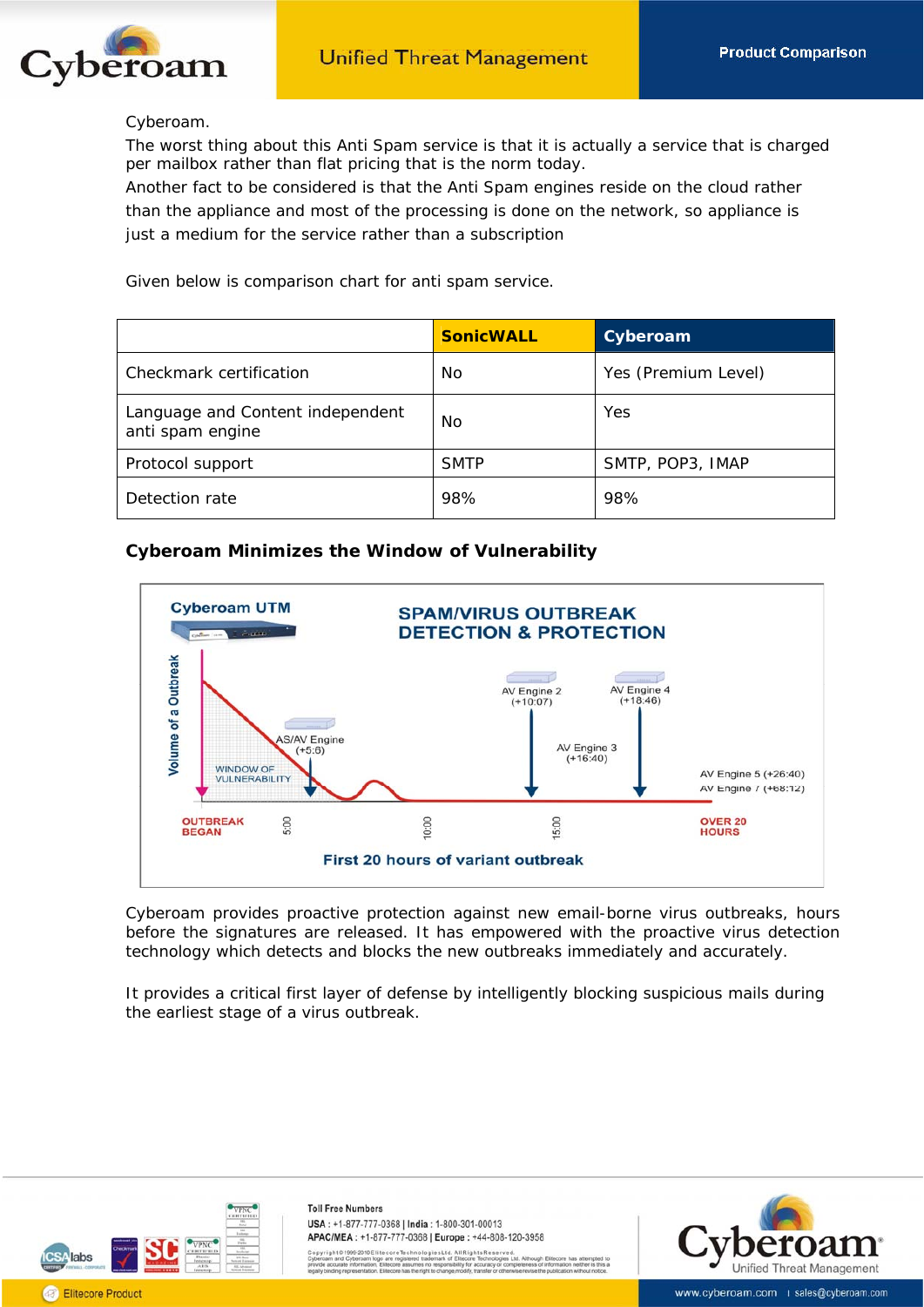

## **Bandwidth Management vs. Bandwidth Control**

Cyberoam gives Bandwidth Management that is a full fledge user–based policy level management designed to provide:

- 1. Guaranteed or burst-able bandwidth
- 2. Flexible, prioritized, bidirectional rules
- 3. Rules for Users, Groups, IP addresses
- 4. Web Category based bandwidth management
- 5. Transparency for end users
- 6. Detailed and comprehensive bandwidth reports

SonicWALL UTM on the other hand provided preconfigured options from **Firewall > QoS Mapping** option. The options are not self explanatory.

### **Cyberoam's User-based Multiple IPS Policies**

User-based flexible multiple policies are supported by Cyberoam UTM only and not by SonicWALL.

SonicWALL does not support Custom IPS signatures.

## **Cyberoam Reporting – Free + User Friendly**

In SonicWALL, the customer needs to purchase and deploy ViewPoint software to get detailed reporting. This is a steep escalation in terms of Capital Expenditure and Operational Expenditure.

Cyberoam's On-Appliance **Plug-and-Play** reporting provides detailed reports.

Some unique Cyberoam Reports include:

- 1. User-wise reports of all types (Web Filtering, Internet Surfing, IPS)
- 2. User-wise Data Transfer
- 3. User-wise Search Keywords (reports of web searches)
- 4. Web Surfing Trends reports as per: User, Organization, Site, Category(graphical reports)
- 5. Compliance reporting comprising of: HIPAA, GLBA, SOX, PCI, FISMA



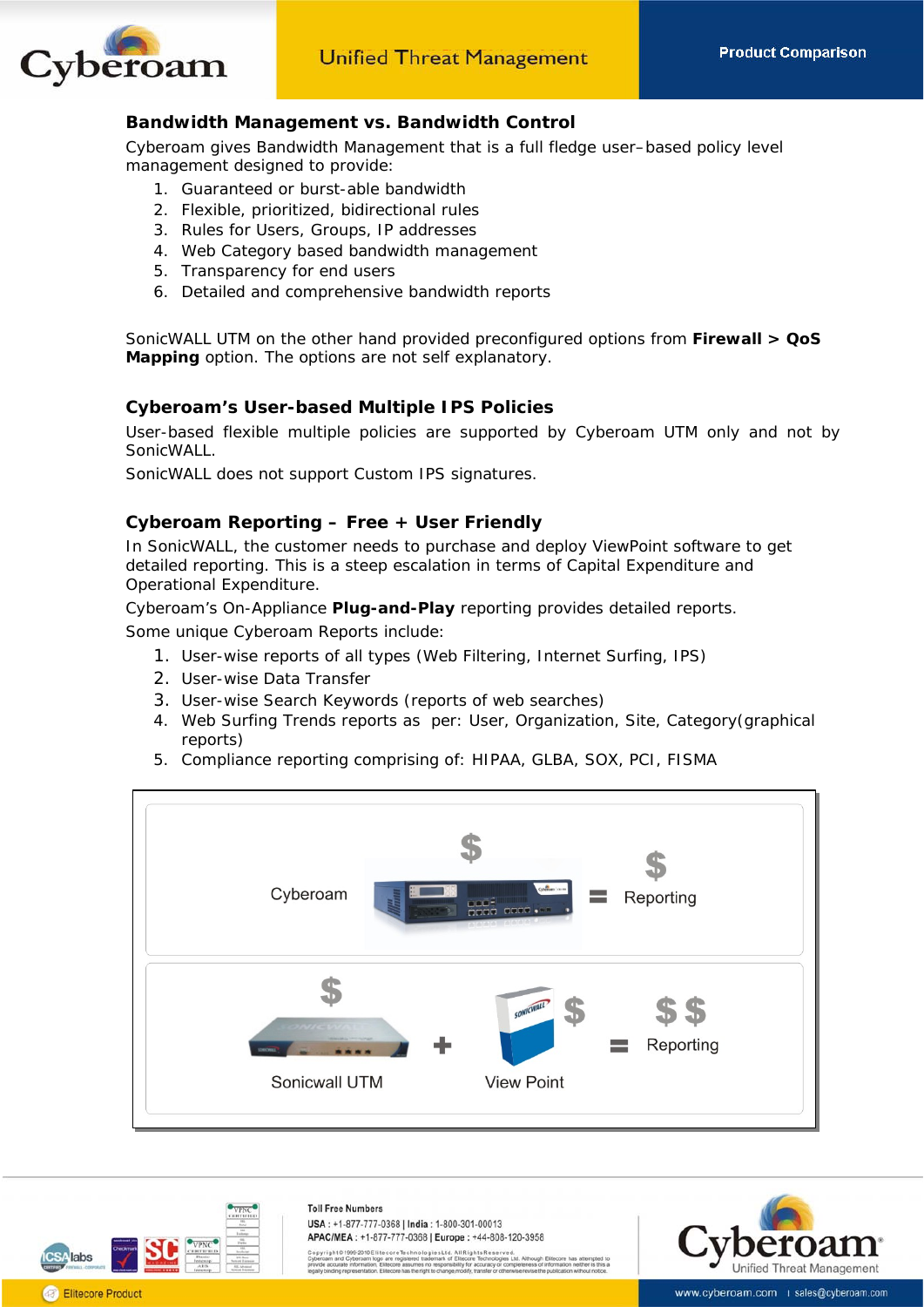

## **Cyberoam iView - Open Source Logging and Reporting Solution**

Taking a step ahead of competitors, Cyberoam also provides external reporting for Cyberoam as well other products with the help of Cyberoam iView.

Cyberoam iView is an open source logging and reporting solution that provides organizations with visibility into their networks across multiple devices for high levels of security, data confidentiality while meeting the requirements of regulatory compliance. Enabling centralized reporting from multiple devices across geographical locations, Cyberoam iView offers a single view of the entire network activity with the help of 1000+ unique reports.

Refer to [www.cyberoam-iview.org](http://www.cyberoam-iview.org/) for further details.



**Toll Free Numbers** USA: +1-877-777-0368 | India: 1-800-301-00013 APAC/MEA: +1-877-777-0368 | Europe: +44-808-120-3958

.<br>20-2010 Elitecore Technologies Ltd. All Rights Reserved.<br>Aeroem Inno are registered trademark of Elitecore Technologies I.

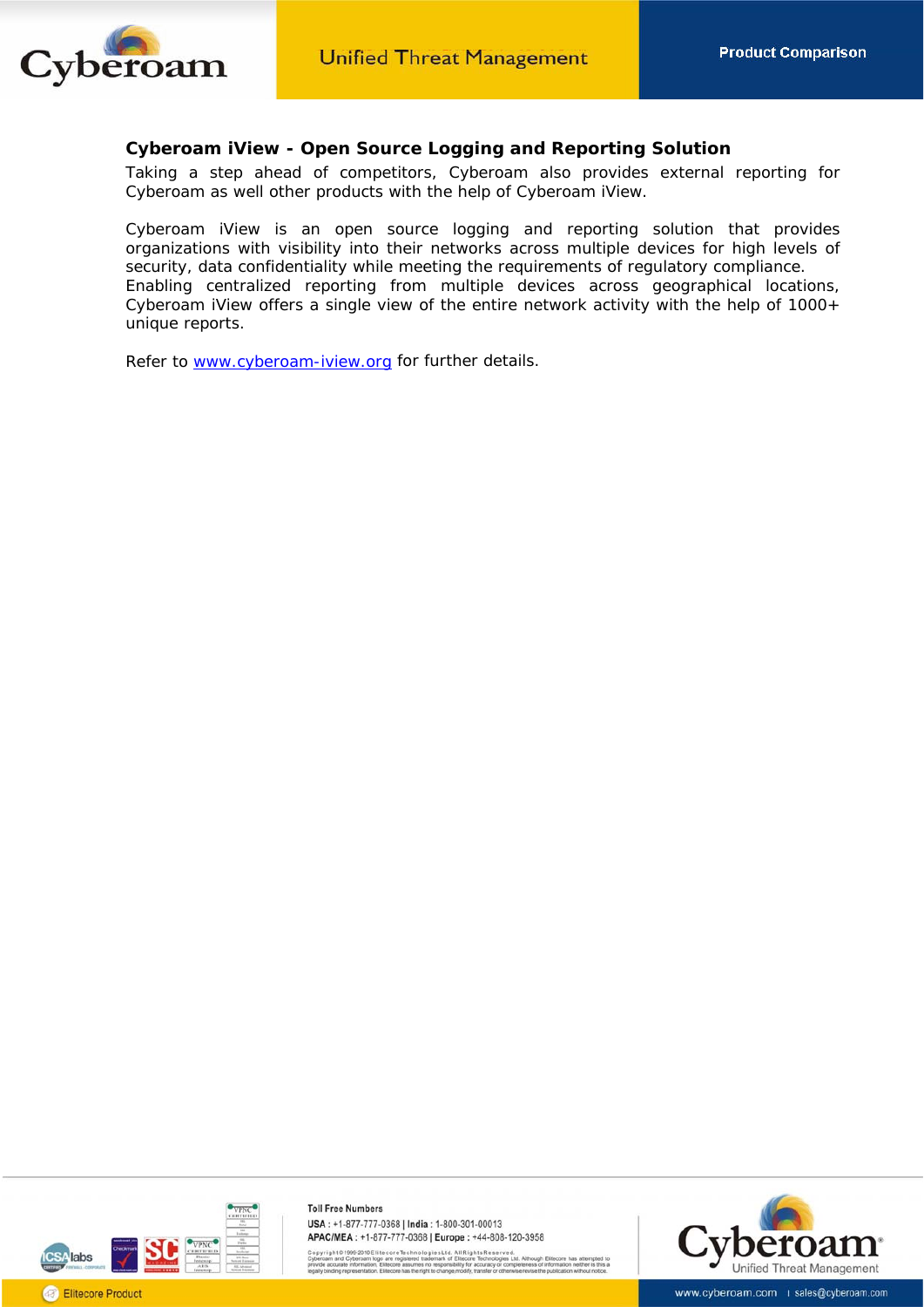

## **Head-to-Head Comparison:**

| <b>Points to Ponder</b>                                                                                                                                                                                                                                                                                                                                                                                                                     | <b>SonicWALL UTM</b>                                                                         | <b>Cyberoam UTM</b>                                                                                                                                                                                                                                                                                                                                                          |
|---------------------------------------------------------------------------------------------------------------------------------------------------------------------------------------------------------------------------------------------------------------------------------------------------------------------------------------------------------------------------------------------------------------------------------------------|----------------------------------------------------------------------------------------------|------------------------------------------------------------------------------------------------------------------------------------------------------------------------------------------------------------------------------------------------------------------------------------------------------------------------------------------------------------------------------|
| <b>Enhanced Firewall</b><br><b>Decision Matrix:</b><br>Firewall is a primary security<br>component in network<br>security.<br>A normal decision matrix in<br>a firewall stops at the IP<br>address of a machine.<br>In the blended threat<br>scenario, social engineering<br>is used to target the weakest<br>link - end user. So a user's<br>identity becomes an<br>important decision and<br>control parameter in the<br>firewall matrix. | SonicWALL UTM does not<br>use identity as a<br>parameter in the firewall<br>decision matrix. | Cyberoam extends the<br>firewall's rule matching criteria<br>to include schedule and the<br>user's identity.<br>Similarly, the firewall actions<br>are extended to include<br>complete policy based control<br>over all the security solutions<br>like, content filtering, IPS,<br>Internet access management,<br>bandwidth management and<br>anti-virus and anti-spam scan. |
| State-of-Art Identity-<br><b>based Access</b><br>Management:<br>IAM is a combination of<br>Identity, time scheduling<br>and access management.<br>This is a powerful control<br>mechanism which reaches<br>down to all the security<br>features in a UTM. Identity<br>and time schedule are the<br>two dimensions used to<br>define a user's real time<br>identity in a security<br>solution.                                               | SonicWALL UTM does not<br>use Identity as a<br>parameter in the firewall<br>decision matrix. | Cyberoam's Identity-based<br>access management feature<br>provides unparalleled flexibility,<br>security and control to the<br>network administrator over the<br>end user.<br>Cyberoam also facilitates the<br>user to implement combination<br>of security parameters as IP<br>Address, Identity, and MAC<br>Address, firewall decision<br>matrix.                          |
| <b>Centralized point of UTM</b><br>Management:<br>Aggregation of security<br>solutions is not enough. A<br>UTM should be easily<br>manageable. This makes it<br>user friendly and the<br>learning curve of the end<br>user remains low.                                                                                                                                                                                                     | SonicWALL UTM does not<br>have this flexibility and<br>ease of use.                          | Cyberoam is manageable<br>through its single firewall page.<br>It is designed to provide a<br>central management of all<br>member security packages of<br>the UTM. In a few clicks, you<br>can have custom policy to meet<br>any security demand.                                                                                                                            |



Copyright © 1999-2010 Elite core Technologie sLtd. All Rights Reserved.<br>Cyberoam and Cyberoam logo are registered trademark of Elitecore Technologies Ltd. Alth<br>provide accurate information, Elitecore assumes no responsibil gh Eli<br>of info as attempted to<br>neither is this a

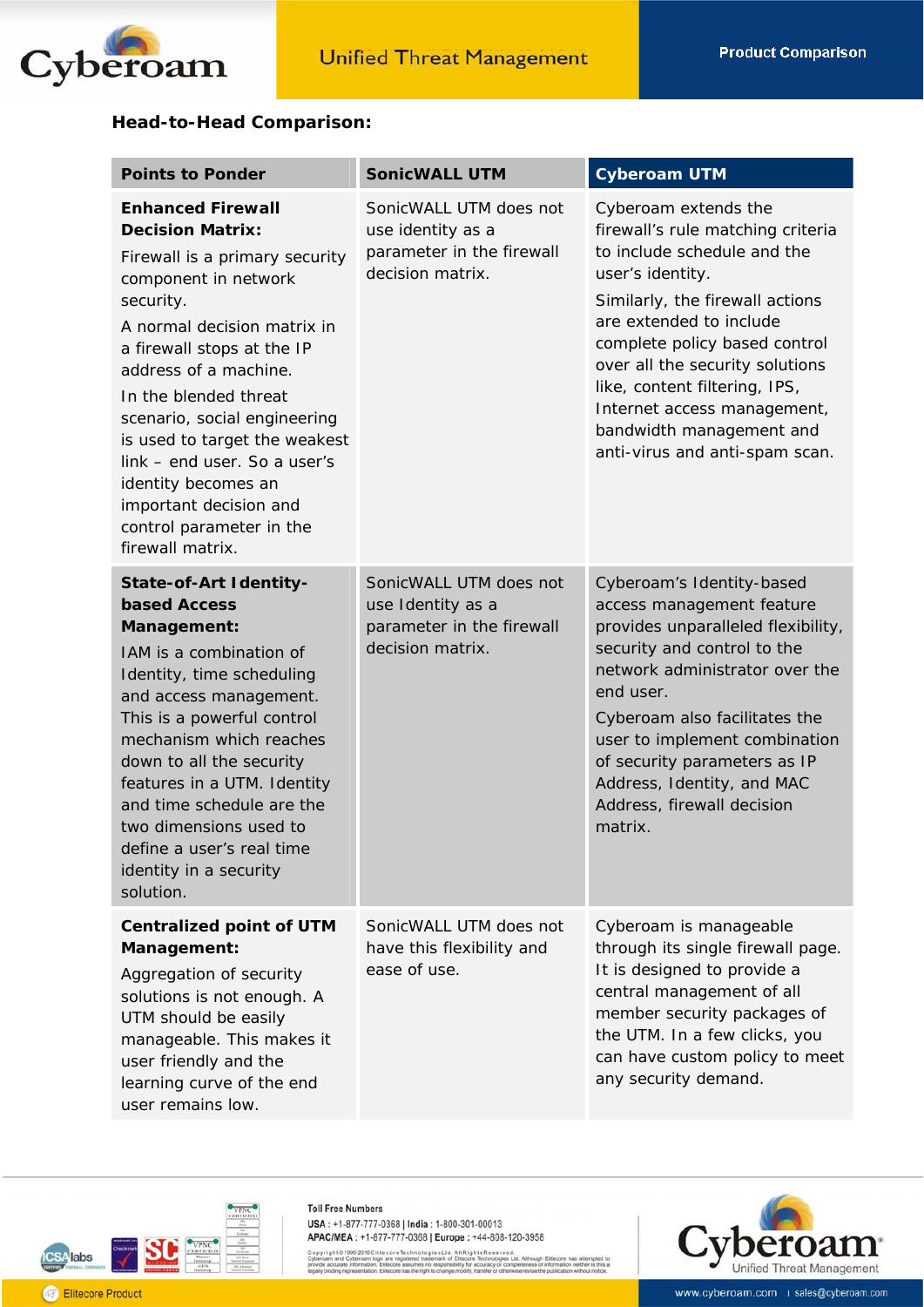

| <b>Points to Ponder</b>                                                                                                                                                                                                                                                                                                                                                               | <b>SonicWALL UTM</b>                                         | <b>Cyberoam UTM</b>                                                                                                                                                           |
|---------------------------------------------------------------------------------------------------------------------------------------------------------------------------------------------------------------------------------------------------------------------------------------------------------------------------------------------------------------------------------------|--------------------------------------------------------------|-------------------------------------------------------------------------------------------------------------------------------------------------------------------------------|
| <b>Enhanced Application</b><br><b>Firewall</b><br>Application firewall monitors,<br>controls and blocks<br>applications and services<br>(input, output, or system<br>service calls) which do not<br>meet the configured policy of<br>the firewall.<br>To secure the organization's<br>network from blended<br>internal and external<br>threats, company needs<br>application firewall | Supports application<br>firewall                             | <b>Application Firewall is</b><br>part of IPS with 3500+<br>Signatures<br>Application based<br>Bandwidth Management is<br>part of product<br>roadmap deliverable in<br>April. |
| <b>World Wide Honey Pot</b><br><b>Back Bone</b><br>Requirement to secure the<br>network from blended<br>Internet threats is rising day<br>by day.<br>Network security companies<br>need access to malware and<br>spam outbreaks<br>instantaneously<br>To achieve this there is a<br>need of world wide honey<br>pot network.                                                          | SonicWALL machines<br>world wide acts as security<br>agents. | Cyberoam has installation in 90<br>different countries and all<br>Cyberoam appliances update<br>the information about new<br>virus and spam attacks to<br>central office.     |



Copyright © 1999-2010 Elite core Technologies Ltd. All Rights Reserved.<br>Cyberoam and Cyberoam logo are registered trademark of Elitecore Technologies Ltd. Alth<br>provide accurate information, Elitecore assumes no responsibil ias attempted to<br>i neither is this a

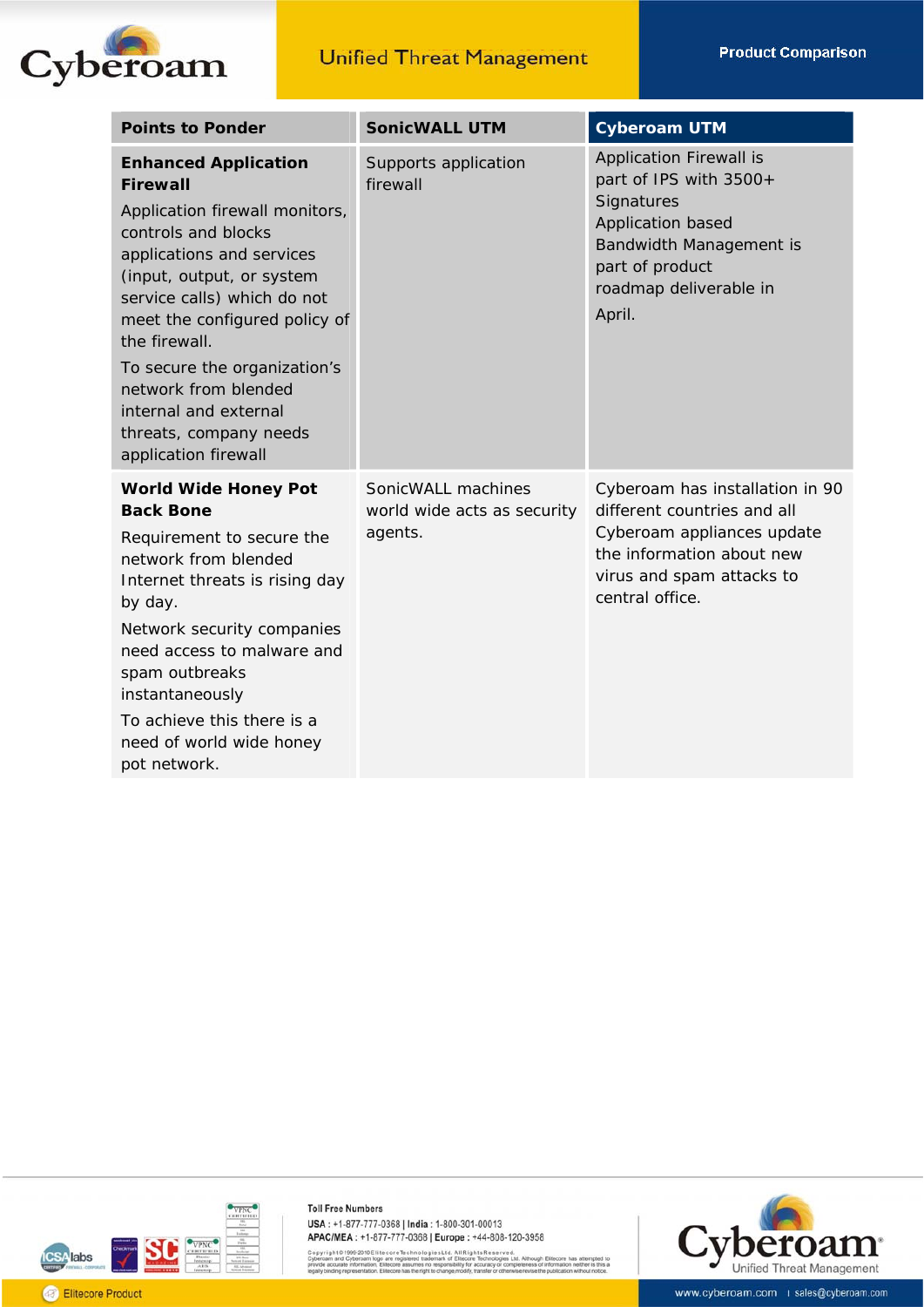

| <b>Points to Ponder</b>                                                                                                                                                                                                                                                                                                                                                                                                                                                       | <b>SonicWALL UTM</b>                                                            | <b>Cyberoam UTM</b>                                                                                                                                                                                                                                                                                                                                                                                                                                                                                                                                    |
|-------------------------------------------------------------------------------------------------------------------------------------------------------------------------------------------------------------------------------------------------------------------------------------------------------------------------------------------------------------------------------------------------------------------------------------------------------------------------------|---------------------------------------------------------------------------------|--------------------------------------------------------------------------------------------------------------------------------------------------------------------------------------------------------------------------------------------------------------------------------------------------------------------------------------------------------------------------------------------------------------------------------------------------------------------------------------------------------------------------------------------------------|
| <b>Purpose built Hardware</b><br>Purpose built hardware<br>strengthens and speeds up<br>the security software<br>installed on it.<br>A SOHO appliance and<br>enterprise appliance might<br>have different security needs<br>and the hardware should<br>reflect the business purpose<br>of security.                                                                                                                                                                           | SonicWALL supports VPN<br>accelerators and multicore<br>architectures.          | Cyberoam supports 64 bit<br>hardware platforms based on<br>business purpose.<br>Cyberoam provides flash-based<br>UTM appliances series with<br>HDD based appliances.<br>Cyberoam SOHO appliances<br>come with VPN accelerator to<br>provide higher performance.<br>Cyberoam higher end<br>appliances are based on<br>multicore threat scalable<br>architecture.<br>The key feature of the<br>Cyberoam architecture is its<br>ability to adapt to new threats<br>while maintaining a predictable<br>level of performance and high<br>level of security. |
| <b>Business Friendly Anti</b><br>Virus / Anti Spam Scans:<br>For most users, missing a<br>legitimate email is an order<br>of magnitude worse than<br>receiving spam or virus.<br>To avoid such an unpleasant<br>situation you need to control<br>the parameters used to<br>classify a mail as spam or<br>virus infected and the<br>necessary action.<br>User-based customized<br>scans can ensure that not a<br>single mailed business<br>opportunity is lost to<br>security. | SonicWALL UTM does not<br>provide any such control<br>over its AV and AS scans. | Cyberoam UTM has an OEM<br>license from Kaspersky's<br>Gateway AV. Similarly,<br>Commtouch RPD Anti-spam<br>technology (OEM) is used in<br>Cyberoam.<br>No separate AMCs are levied.<br>Using Cyberoam UTM you can<br>define custom scan rules based<br>on sender or recipient, IP<br>address, mime header and<br>message size.<br>You have the flexibility to<br>configure a scan as per your<br>needs, rather than adjusting<br>yourself to the way a security<br>solution operates.                                                                 |



Copyright © 1999-2010 Elite core Technologies Ltd. All Rights Reserved.<br>Cyberoam and Cyberoam logo are registered trademark of Elitecore Technologies Ltd. Alth<br>provide accurate information, Elitecore assumes no responsibil igh Elit<br>of info ore has attempted to<br>ration neither is this a

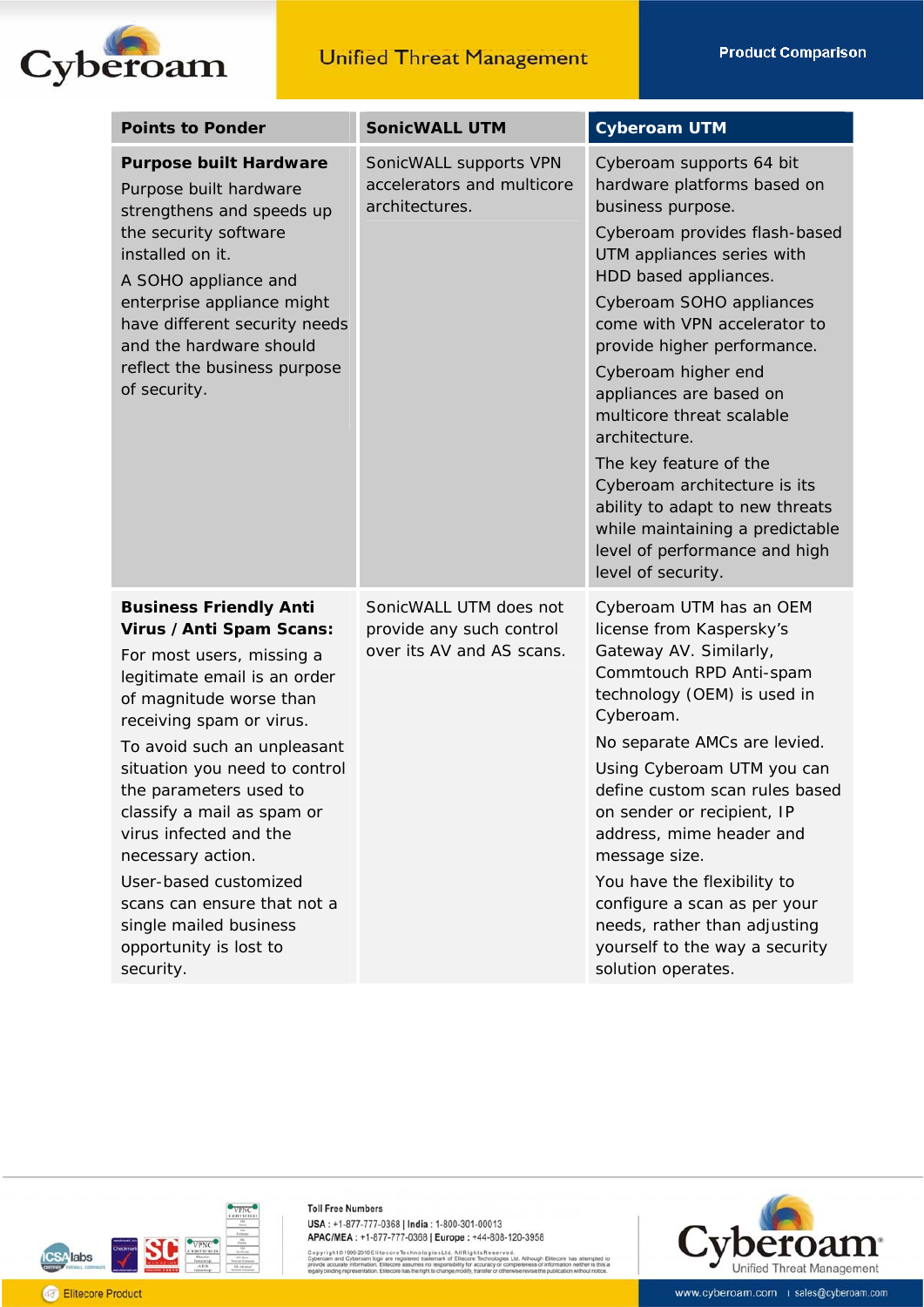

| <b>Points to Ponder</b>                                                                                                                                                                                                                                                                                                                                                                                                                                                                                                                       | <b>SonicWALL UTM</b>                                                                                                                                             | <b>Cyberoam UTM</b>                                                                                                                                                                                                                                                                                                                                                                                                                                                           |
|-----------------------------------------------------------------------------------------------------------------------------------------------------------------------------------------------------------------------------------------------------------------------------------------------------------------------------------------------------------------------------------------------------------------------------------------------------------------------------------------------------------------------------------------------|------------------------------------------------------------------------------------------------------------------------------------------------------------------|-------------------------------------------------------------------------------------------------------------------------------------------------------------------------------------------------------------------------------------------------------------------------------------------------------------------------------------------------------------------------------------------------------------------------------------------------------------------------------|
| <b>Self-service Anti Virus</b><br>/Anti Spam Quarantine<br>Area:<br>Quarantine area is a safe<br>holding area for all<br>suspicious/ infected files.<br>This allows organizations to<br>remove infected files from<br>general circulation without<br>deleting them.<br>A gateway quarantine area<br>should be self-service as<br>there are a large number of<br>users involved. So the users<br>ought to get notified that a<br>mail has been quarantined<br>and he can access and deal<br>with it without depending on<br>the administrator. | SonicWALL UTM does not<br>have this feature.                                                                                                                     | The Self-service quarantine<br>area from Cyberoam UTM<br>enables individual mail<br>recipients to view and manage<br>their infected / Spam<br>messages.<br>The self-service feature<br>removes user's dependency on<br>administrator to manage<br>quarantine mails.                                                                                                                                                                                                           |
| <b>Superior Spam Filtering:</b><br>In 2007, the spam<br>proliferation has increased<br>by 35% per year and 99% of<br>all emails was spam. Image<br>and Instant Messaging-<br>based spam (spim) can<br>prove to be a major drain on<br>mail storage and employee<br>productivity. Spim blockage<br>requires specialized anti-<br>spam filters.                                                                                                                                                                                                 | SonicWALL UTM has per<br>mail box based anti spam<br>engine using almost<br>obsolete technologies as<br>Adversarial Bayesian,<br>image inference analysis<br>etc | Cyberoam has an OEM with<br>Commtouch Software Ltd.<br><b>Recurrent Patterns Detection</b><br>(RPD) technology, based on the<br>identification and classification<br>of message patterns delivers<br>the industry's best and highest<br>spam and threat detection<br>capabilities providing protection<br>from all types of email-borne<br>threats.<br>Cyberoam watches over SMTP,<br>POP3 and IMAP protocols for<br>Spam. This provides<br>comprehensive anti-spam<br>cover. |



Copyright © 1999-2010 Elite core Technologies Ltd. All Rights Reserved.<br>Cyberoam and Cyberoam logo are registered trademark of Elitecore Technologies Ltd. Alth<br>provide accurate information, Elitecore assumes no responsibil igh Elit<br>of info has attempted to<br>on neither is this a

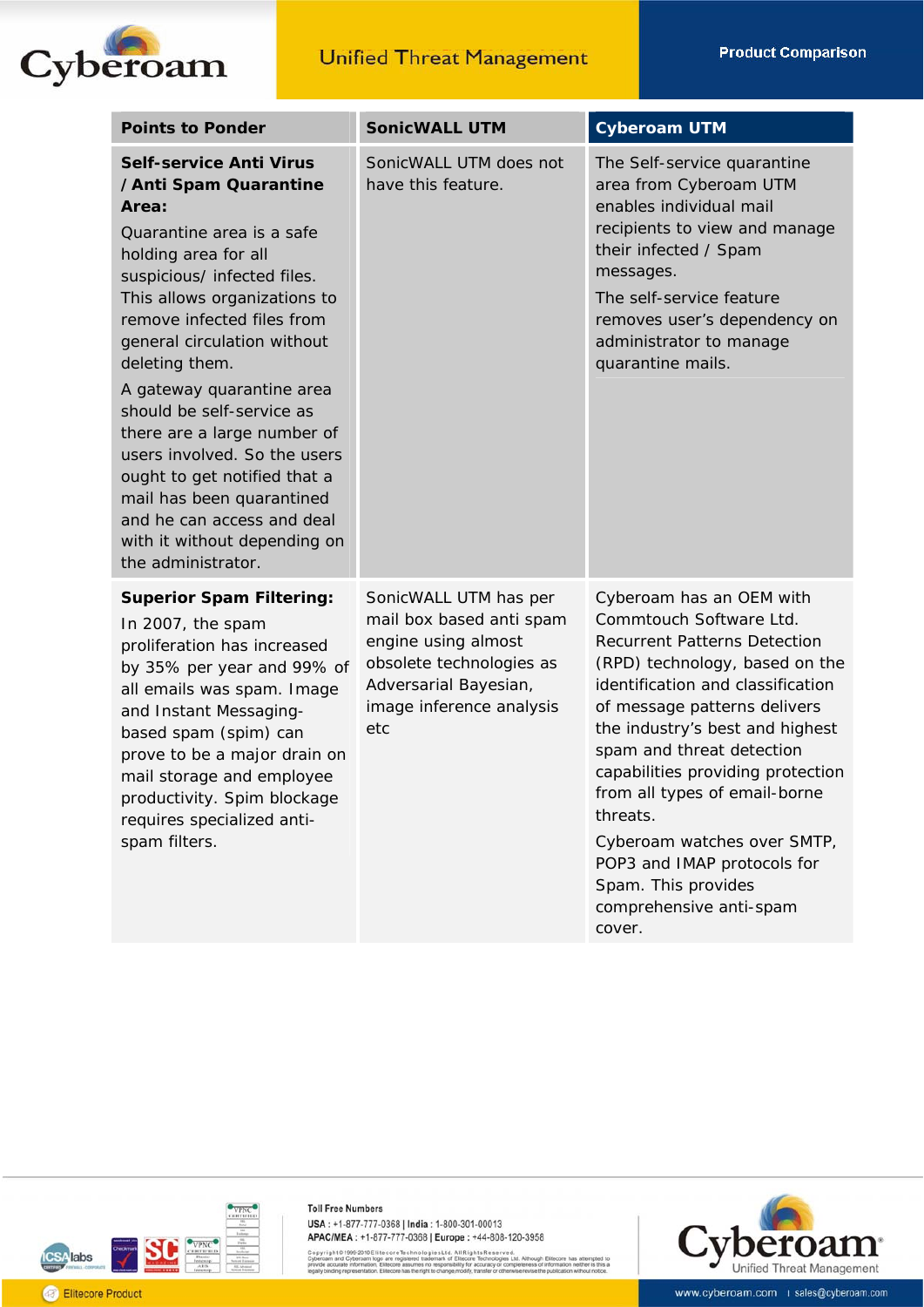

| <b>Points to Ponder</b>                                                                                                                                                                                                                                                                                                                                                                                         | <b>SonicWALL UTM</b>                                                                  | <b>Cyberoam UTM</b>                                                                                                                                                                                                                                                                                                                                                                                                                                                        |
|-----------------------------------------------------------------------------------------------------------------------------------------------------------------------------------------------------------------------------------------------------------------------------------------------------------------------------------------------------------------------------------------------------------------|---------------------------------------------------------------------------------------|----------------------------------------------------------------------------------------------------------------------------------------------------------------------------------------------------------------------------------------------------------------------------------------------------------------------------------------------------------------------------------------------------------------------------------------------------------------------------|
| <b>Protection Against</b><br><b>Phishing and Pharming:</b><br>Phishing and Pharming are<br>the next generation threats<br>instigating the end users to<br>breech the network security<br>from within. Phishing is a<br>passive baiting through mail<br>and Pharming is an active<br>process of host file<br>corruption which leads the<br>user unknowingly to a<br>malicious site.                              | SonicWALL does not have<br>Pharming protection.                                       | Cyberoam UTM protects<br>against Phishing and Pharming,<br>both. Its Anti Spam technology<br>and WEBCat database<br>effectively mitigate Phishing<br>threats.<br>In case of a host file corruption<br>due to a Pharming attack, the<br>DNS configured in Cyberoam<br>UTM makes sure that the user<br>is not directed to a malicious<br>site.                                                                                                                               |
| <b>Security Readiness:</b><br>Security is not a solution for<br>yesterday's problems. It is<br>all about present and future.<br>So a UTM should have<br>frequent proactive updates<br>to secure the network from<br>smart attacks. It should<br>utilize both - push and pull<br>technologies to keep it<br>updated.                                                                                             | SonicWALL does not<br>provide timely security<br>updates.<br>Dependent on external AV | Cyberoam UTM empowers the<br>user by providing regular<br>updates of various security<br>solutions:<br>Virus and Spyware<br>$\bullet$<br>updates: Every 30<br>minutes.<br>Spam updates: Every<br>$\bullet$<br>minute.<br>IPS updates: Every 7<br>days<br><b>Instant Outbreak</b><br>updates                                                                                                                                                                                |
| <b>Define Multiple IPS</b><br><b>Policies and Custom IPS</b><br>Signatures:<br>Blanket policies, over time<br>force the administrator to<br>open security loop holes.<br>Customized policies provide<br>you the comfort to deploy<br>customized IPS policies as<br>per your needs.<br>Custom IPS signatures reach<br>deeper than a firewall and<br>antivirus to protect the<br>network from blended<br>threats. | SonicWALL UTM does not<br>have Custom IPS Policies.                                   | Cyberoam UTM provides the<br>administrator with the ability to<br>attach an individual IPS policy<br>to a combination of source,<br>destination, application,<br>identity and schedule.<br>This ensures customized IPS<br>policy as per your needs.<br>Cyberoam UTM also provides<br>you the facility to use custom<br>IPS signatures.<br>These features ensure that<br>your network security is geared<br>up meet any exceptions as well<br>as general threat conditions. |



**Toll Free Numbers** USA: +1-877-777-0368 | India: 1-800-301-00013 APAC/MEA: +1-877-777-0368 | Europe: +44-808-120-3958

Copyright © 1999-2010 Elite core Technologies Ltd. All Rights Reserved.<br>Cyberoam and Cyberoam logo are registered trademark of Elfecore Technologies Ltd. Althou<br>provide accurate information, Elfecore assumes no responsibil ough Elite<br>ss of infor ore has attempted to<br>ration neither is this a



www.cyberoam.com | sales@cyberoam.com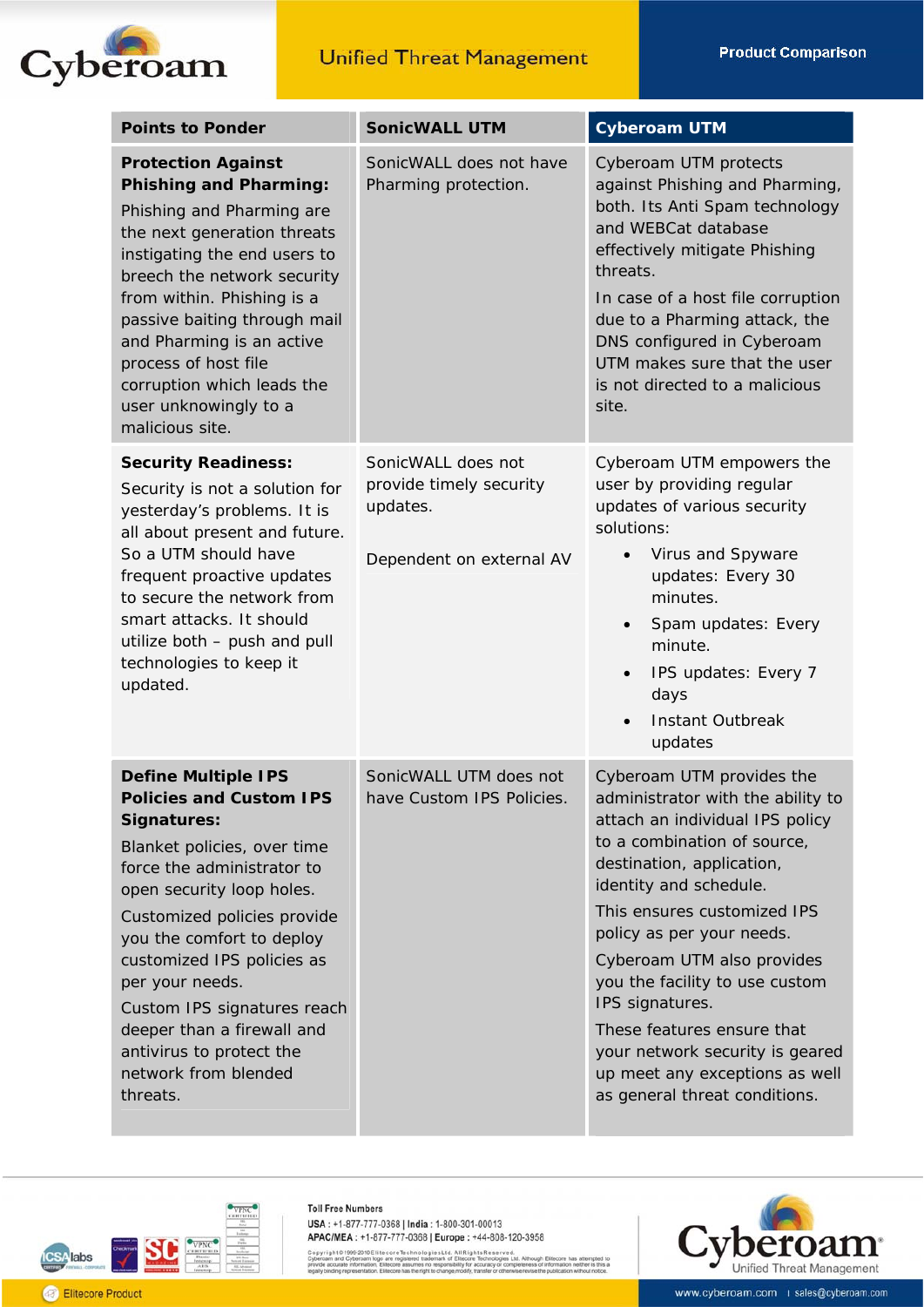

| <b>Points to Ponder</b>                                                                                                                                                                                                                                                                                                                                                                                                                                                                                                                   | <b>SonicWALL UTM</b>                                                                                                                                                                                                                                                    | <b>Cyberoam UTM</b>                                                                                                                                                                                                                                                                                                                                                                                                                                                                       |
|-------------------------------------------------------------------------------------------------------------------------------------------------------------------------------------------------------------------------------------------------------------------------------------------------------------------------------------------------------------------------------------------------------------------------------------------------------------------------------------------------------------------------------------------|-------------------------------------------------------------------------------------------------------------------------------------------------------------------------------------------------------------------------------------------------------------------------|-------------------------------------------------------------------------------------------------------------------------------------------------------------------------------------------------------------------------------------------------------------------------------------------------------------------------------------------------------------------------------------------------------------------------------------------------------------------------------------------|
| <b>Identity-based IPS</b><br><b>Policies and Reporting</b><br><b>Ensures Transparency:</b><br>To deploy security policies<br>the administrator has to<br>know his target. IP<br>addresses are not target<br>enough.<br>The most harmful intrusion<br>attempts are attempted<br>from inside a network. In IP<br>address based IPS policies<br>and reporting the identity<br>gets lost.<br>To ensure complete<br>transparency in a network,<br>the IPS policies and<br>reporting should also take<br>the user's identity into its<br>ambit. | SonicWALL UTM does not<br>have identity based IPS<br>reporting.                                                                                                                                                                                                         | Cyberoam UTM provides IP<br>address and User-based<br>reports. Providing complete<br>visibility, it thwarts anonymity<br>in DHCP, Wireless and<br>Computer sharing<br>environments.<br>In case of threat detection; it<br>reduces the administrator's<br>reaction time. The<br>administrator can personally<br>contact the erring user.<br>Identity based policies also<br>lends unprecedented<br>granularity to the IPS policies.<br>Cyberoam's IPS module also<br>provides mail alerts. |
| <b>Clean VPN</b><br>To ensure complete security<br>of the network, it is<br>necessary to scan traffic<br>traveled through VPN<br>tunnels for virus, spyware<br>and other malware                                                                                                                                                                                                                                                                                                                                                          | Supports VPN traffic<br>scanning                                                                                                                                                                                                                                        | Ensures security of company's<br>network by scanning traffic<br>through and from VPN tunnels.                                                                                                                                                                                                                                                                                                                                                                                             |
| <b>Practical Approach to</b><br><b>Bandwidth Management:</b><br>Percentile based bandwidth<br>management is not practical<br>as, if a VoIP application<br>needs 128Kbps; you cannot<br>assign 10% of the<br>bandwidth.<br>Moreover back calculating<br>bandwidth on percentage<br>basis is cumbersome.                                                                                                                                                                                                                                    | SonicWALL UTM's<br>bandwidth management<br>policy is not very effective<br>in the practical<br>implementation because it<br>allocates bandwidth on<br>percentile basis.<br>It lacks user specific<br>bandwidth allocation and<br>does not have the Priority<br>feature. | Using Cyberoam you can<br>provide QoS to a combination<br>of source, destination and<br>service/service group by<br>committing bandwidth to users,<br>applications, Web categories<br>and servers based on time<br>schedules.<br>You can manage interactive<br>applications like VoIP, Video<br>Conferencing, SSH, telnet etc.<br>better by assigning higher<br>priority to get better and<br>instant results                                                                             |



Copyright © 1999-2010 Elite core Technologie sLtd. All Rights Reserved.<br>Cyberoam and Cyberoam logo are registered trademark of Elitecore Technologies Ltd. Alth<br>provide accurate information, Elitecore assumes no responsibil igh Elit<br>of info has attempted to<br>on neither is this a



**A**labs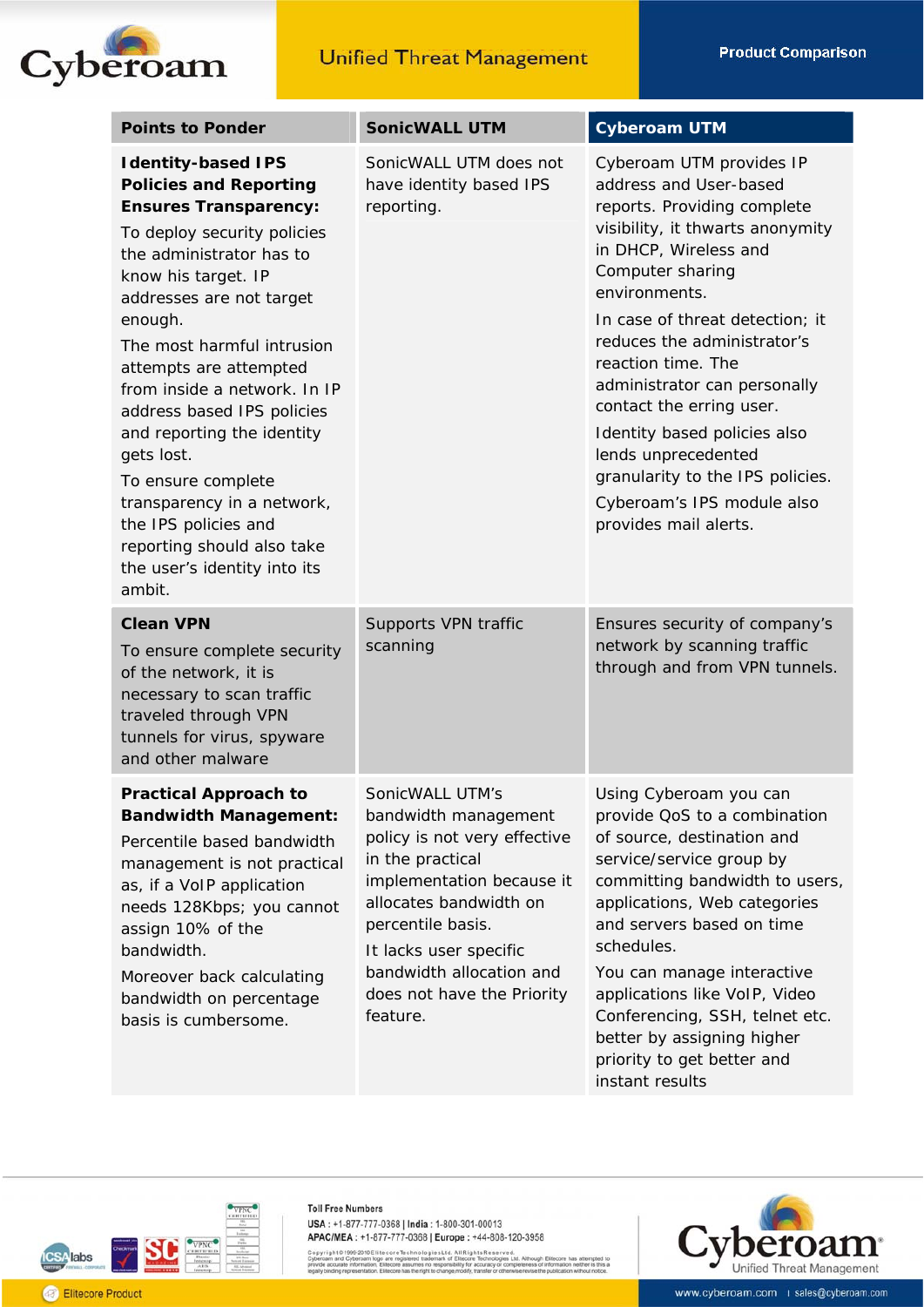

| <b>Points to Ponder</b>                                                                                                                                                                                                                                                                                                                                                                                       | <b>SonicWALL UTM</b>                                                                                                                                                     | <b>Cyberoam UTM</b>                                                                                                                                                                                                                                                                                                                                                                |
|---------------------------------------------------------------------------------------------------------------------------------------------------------------------------------------------------------------------------------------------------------------------------------------------------------------------------------------------------------------------------------------------------------------|--------------------------------------------------------------------------------------------------------------------------------------------------------------------------|------------------------------------------------------------------------------------------------------------------------------------------------------------------------------------------------------------------------------------------------------------------------------------------------------------------------------------------------------------------------------------|
| <b>Secure Vital Information</b><br>by Rule based Application<br>and IM Controls:<br>Unmonitored content leaving<br>an organization through an<br>IM application introduces<br>security, legal and<br>competitive risk. It is<br>difficult for the IT<br>department to discover<br>potential breaches of policy<br>or to hold individuals<br>accountable.                                                      | SonicWALL UTM does not<br>support granular control<br>over IM.<br>They are either fully allow<br>or are deny an application,<br>there is no granular<br>control over it. | Cyberoam UTM's application<br>filtering solutions is powerful<br>enough to control file transfer<br>over any IM application.<br>Identity can be used as a<br>control parameter in these<br>control policies.                                                                                                                                                                       |
| <b>Automated Single Sign</b><br>On Ensures hassle free<br><b>Transparent</b><br><b>Authentication:</b><br>Authentication often gives<br>administrators nightmares<br>as they involve a lot of<br>hassles and changes in the<br>existing setup.<br>SSO ensures that the user's<br>authentication is seamless<br>and transparent. It also<br>ensures that the user has<br>his well-defined secure<br>microcosm. | SonicWALL UTM does not<br>have automated SSO.                                                                                                                            | Cyberoam SSO ensures that<br>the UTM remains transparent<br>and it seamlessly blends into<br>the network. The user is never<br>explicitly aware of its<br>existence. Only in case of<br>treading on forbidden paths, he<br>is reminded of the UTM's<br>presence.<br>The SSO promotes a one stop,<br>transparent entry into the<br>network, reducing<br>administrative maintenance. |
| <b>Data Transfer Accounting</b><br>and Control:<br>Data transfer accounting and<br>control helps you to see the<br>actual internet consumption<br>by an individual user or an<br>application.<br>This feature also helps when<br>you want to find the exact<br>costing of Internet usage in<br>case if an ISP is charging for<br>the amount of data<br>transferred.                                           | SonicWALL does not have<br>this feature.                                                                                                                                 | Cyberoam provides a<br>comprehensive, application and<br>user based data transfer<br>accounting and control.<br>This feature comes in handy in<br>educational institutions where<br>Internet consumption per<br>individual is important.                                                                                                                                           |



**Toll Free Numbers** 

Copyright © 1999-2010 Elite core Technologies Ltd., All Rights Reserved.<br>Cyberoam and Cyberoam logo are registered trademark of Elitecore Technologies Ltd. Altho<br>provide accurate information, Elitecore assumes no responsib ough Eliter<br>ss of inform has attempted to<br>on neither is this a

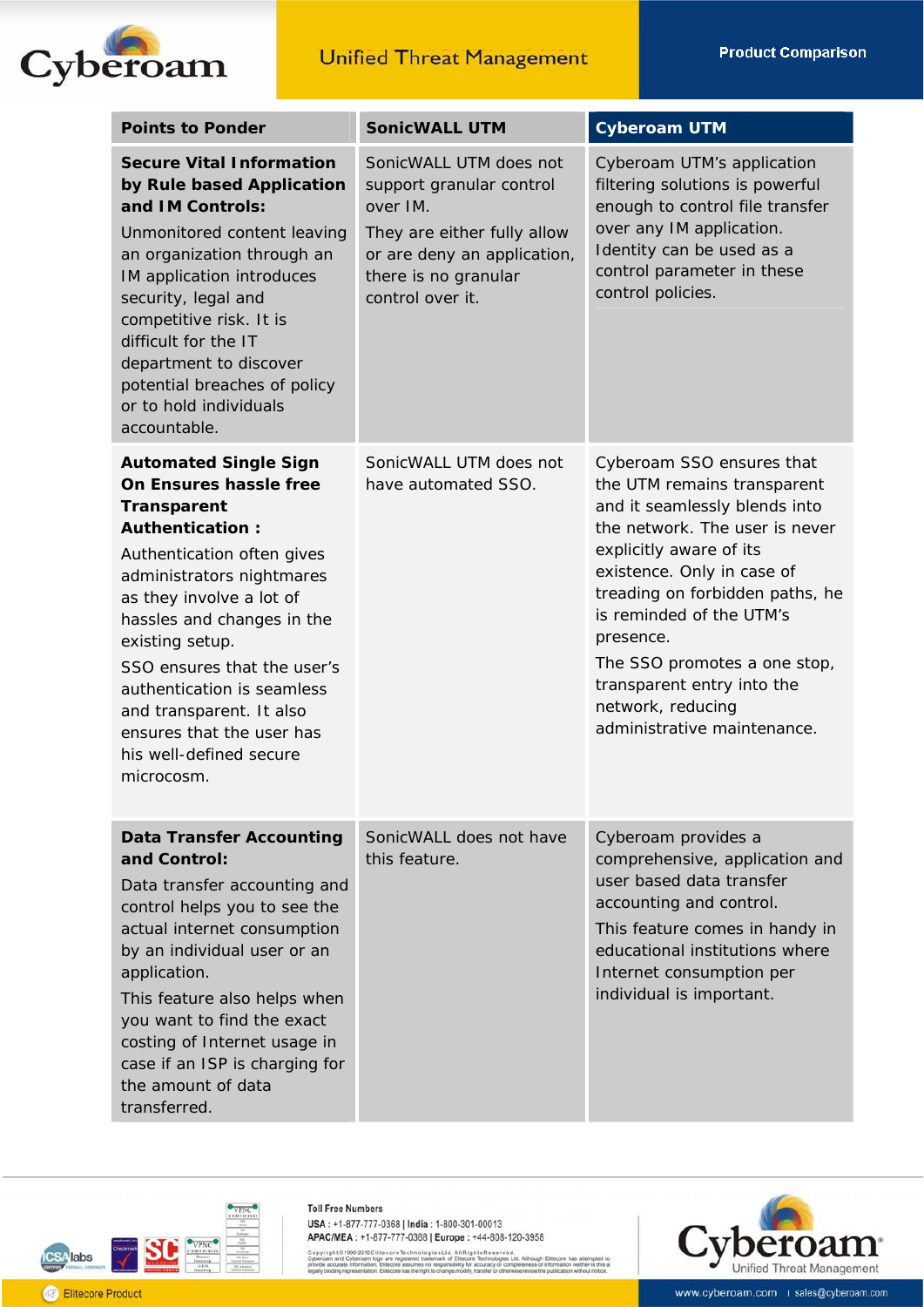**Product Comparison** 



| <b>Points to Ponder</b>                                                                                                                                                                                                                                                                                                                   | <b>SonicWALL UTM</b>                                                                                                                                                                                                                                                                                                                                                                                                       | <b>Cyberoam UTM</b>                                                                                                                                                                                                                                                                                                                                                                                                                                                                                                                                                                                                               |
|-------------------------------------------------------------------------------------------------------------------------------------------------------------------------------------------------------------------------------------------------------------------------------------------------------------------------------------------|----------------------------------------------------------------------------------------------------------------------------------------------------------------------------------------------------------------------------------------------------------------------------------------------------------------------------------------------------------------------------------------------------------------------------|-----------------------------------------------------------------------------------------------------------------------------------------------------------------------------------------------------------------------------------------------------------------------------------------------------------------------------------------------------------------------------------------------------------------------------------------------------------------------------------------------------------------------------------------------------------------------------------------------------------------------------------|
| <b>Centralized Management:</b><br>To reduce hassles of<br>maintaining multiple<br>appliances and ensure<br>consistency, a UTM should<br>support centralized<br>management.                                                                                                                                                                | SonicWALL supports hard<br>disk drive based Global<br>Management System.                                                                                                                                                                                                                                                                                                                                                   | Cyberoam's CCC appliance<br>handles multiple Cyberoam<br>appliances from a single point.                                                                                                                                                                                                                                                                                                                                                                                                                                                                                                                                          |
| <b>Network Diagnosis:</b><br>A UTM should have some<br>diagnosis tools to analyze<br>the problem for providing<br>network transparency. This,<br>in result proves as a great<br>aid to troubleshooting.                                                                                                                                   | SonicWALL provides<br>rudimentary diagnostic<br>tool.                                                                                                                                                                                                                                                                                                                                                                      | Cyberoam provides multiple<br>ways to analyze the problem.<br>Cyberoam HTTP diagnostic<br>provides enormous deep<br>packet level information to<br>trouble shoot the problem.                                                                                                                                                                                                                                                                                                                                                                                                                                                     |
| <b>User Identity Based</b><br>Comprehensive<br><b>Reporting:</b><br>Reports are an integral part<br>of any security solution as<br>they are the tools to provide<br>visibility.<br>Clear and precise reports are<br>the most valuable tools that<br>makes sure that<br>organization's resources are<br>focused on maximum<br>productivity | SonicWALL UTM comes<br>with limited reporting<br>facilities. However, if the<br>organization needs<br>extensive reporting, it has<br>to buy and install a<br>separate proprietary<br>application SonicWALL<br>Viewpoint.<br>After paying an extra cost<br>also, the user is forced to<br>bear unacceptable gap<br>between the event and<br>actual report.<br>The applications also<br>needs separate hardware<br>platform. | Cyberoam has an integrated<br>plug-and-play reporting module<br>which provides IP address and<br>user identity based in-depth<br>reports.<br>All reports are HTTP/HTTPS<br>based, and so are platform,<br>location and client<br>independent.<br>As a value added feature<br>Cyberoam reports are<br>complimentary to CIPA, HIPAA,<br>GLBA, SOX, PCI, FISMA<br>compliances.<br>Cyberoam also provides<br>external reporting with the help<br>of Indigenously Designed Open<br>Source Logging and Reporting<br>Solution: Cyberoam-iView,<br>Provides In-depth logging and<br>reporting for multiple devices<br>apart from Cyberoam |



Copyright © 1999-2010 Elite core Technologies Ltd. All Rights Reserved.<br>Cyberoam and Cyberoam logo are registered trademark of Elfecore Technologies Ltd. Althou<br>provide accurate information, Elfecore assumes no responsibil ough Elite<br>ss of infor has attempted to<br>on neither is this a